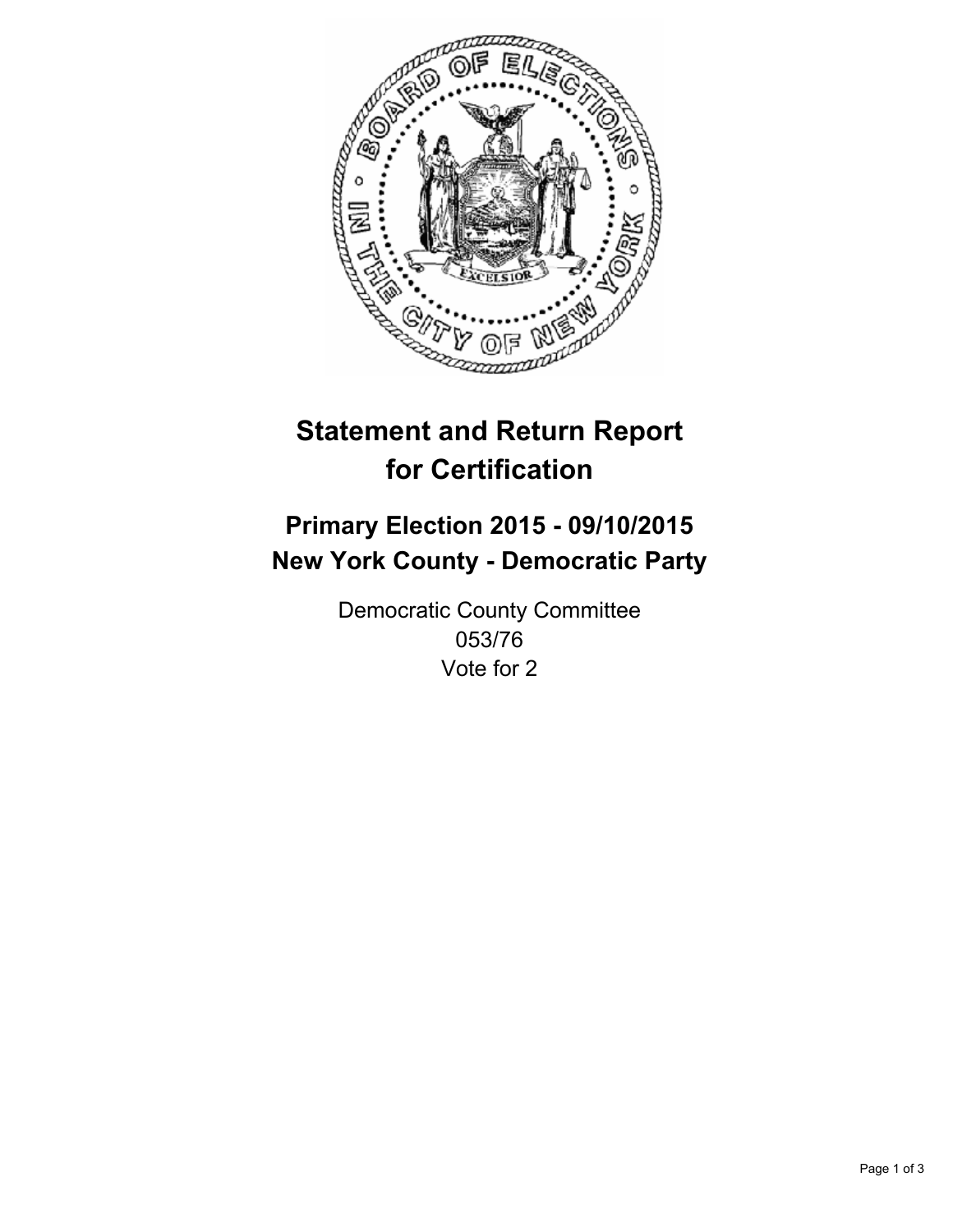

#### **Assembly District 76**

| <b>PUBLIC COUNTER</b>                                    | 12             |
|----------------------------------------------------------|----------------|
| ABSENTEE/MILITARY                                        |                |
| <b>AFFIDAVIT</b>                                         | 0              |
| <b>Total Ballots</b>                                     | 13             |
| Less - Inapplicable Federal/Special Presidential Ballots | 0              |
| <b>Total Applicable Ballots</b>                          | 13             |
| <b>VICTORIA GAMMELLO</b>                                 | 4              |
| <b>AHMED TIGANI</b>                                      | $\overline{2}$ |
| KATHERINE E. LIGGETT                                     | 6              |
| <b>JESSICA TOMLINSON</b>                                 | 7              |
| <b>Total Votes</b>                                       | 19             |
| Unrecorded                                               | 7              |